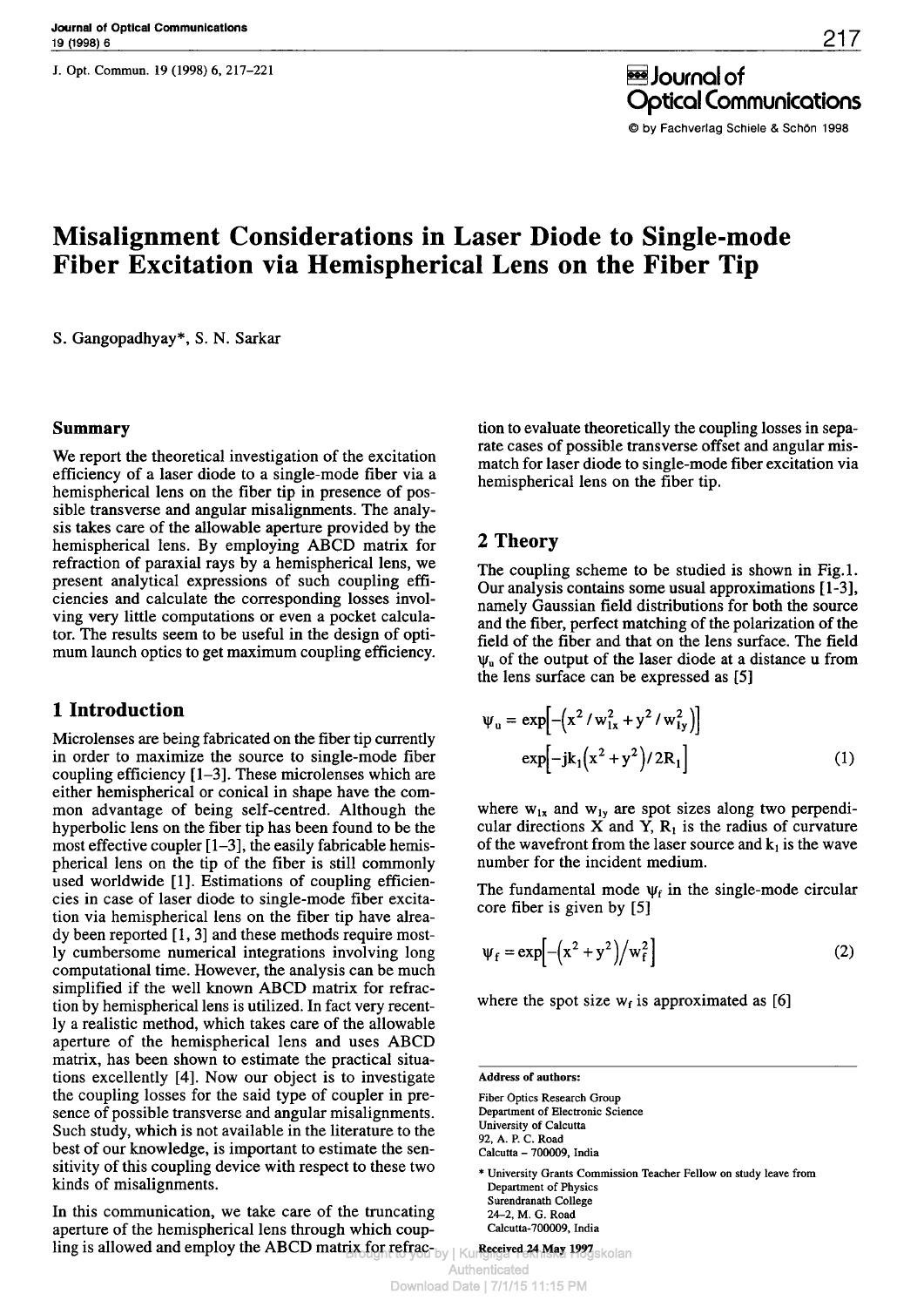

Fig. 1: Schematic diagram of a laser beam emitted from the input plane 1 and refracted through a hemispherical lens onto the plane 2, the end face of a single-mode fiber

$$
w_f = a[0.65 + 1.619/V^{1.5} + 2.879/V^6].
$$
 (3)

Here 'a' is the core radius and 'V' is the normalized frequency given by  $k_0 a (n^2<sub>co</sub> - n<sup>2</sup><sub>cl</sub>)^{1/2}$  with  $k_0$  being free space wave number and  $n_{co}$  and  $n_{cl}$  being refractive indices of the core and cladding, respectively.

The hemispherical lens transformed laser field  $\psi$ , on the fiber plane 2 can be approximated as [5]

$$
\Psi_{\mathbf{v}} = \exp\left[-\left(\mathbf{x}^2/\mathbf{w}_{2x}^2 + \mathbf{y}^2/\mathbf{w}_{2y}^2\right)\right]
$$
  
\n
$$
\exp\left[-jk_2\left(\mathbf{x}^2/\mathbf{R}_{2x} + \mathbf{y}^2/\mathbf{R}_{2y}\right)/2\right],
$$
\n(4)

where  $k_2$  is the wave number in the lens and  $w_{2x}$  and  $w_{2y}$ are lens transformed spot sizes with  $R_{2x}$  and  $R_{2y}$  being corresponding radii of curvature in the X and *¾* directions, respectively. Again,  $w_{2x,2y}$  and  $R_{2x,2y}$  can be found in terms of  $w_{1x,1y}$  and  $R_1$  by utilizing the following relations [4, 7]

$$
q_2 = (Aq_1 + B)/(Cq_1 + D)
$$
 (5)

where

$$
1/q_{1,2} = 1/R_{1,2} - j\lambda_0 / (\pi w_{1,2}^2 n_{1,2})
$$
 (6)

$$
\begin{pmatrix} A & B \\ C & D \end{pmatrix} = \begin{pmatrix} 1 & d \\ 0 & 1 \end{pmatrix} \begin{pmatrix} 1 & 0 \\ (1-n)/nR_L & 1/n \end{pmatrix} \begin{pmatrix} 1 & u \\ 0 & 1 \end{pmatrix}
$$
 (7)

$$
w_{2x,2y}^{2} = \frac{A_{1}^{2}w_{1x,1y}^{2} + (\lambda_{1}^{2}B^{2})/(\pi^{2}w_{1x,1y}^{2})}{n(A_{1}D - BC_{1})}
$$
(8)

$$
\frac{1}{R_{2x,2y}} = \frac{A_1 C_1 w_{1x,1y}^2 + (\lambda_1^2 BD)/(\pi^2 w_{1x,1y}^2)}{A_1^2 w_{1x,1y}^2 + (\lambda_1^2 B^2)/(\pi^2 w_{1x,1y}^2)},
$$
(9)

where the maximum depth  $(d)$  of the lens = its radius of curvature  $(R_L)$ ;  $n = n_2/n_1$ ;  $\lambda_1 = \lambda_0/n_1$ ;  $A_1 = A + B/R_1$ ;  $C_1 = C + D/R_1$ .

Further, the source to fiber coupling efficiency via the hemispherical lens on the fiber tip is given by the well known overlap integral [7]

$$
\eta_0 = \frac{\left| \iint \psi_{\nu} \psi_f^* dx dy \right|^2}{\iint |\psi_{\nu}|^2 dx dy \iint |\psi_f|^2 dx dy}.
$$
 (10)

For a hemispherical lens the limiting radius  $\rho_c$ beyond which transmission is not allowed corresponds to the grazing angle of incidence and is obtained with explanations in [1] as

$$
\rho_c = n_1 R_L / n_2. \tag{11}
$$

Accordingly, the lens transmittivity factor T is given by [1]

$$
T = \frac{\int_{0}^{\rho_{\varepsilon}} |\psi_{f}t|^{2} r dr}{\int_{0}^{\infty} |\psi_{f}|^{2} r dr}
$$
 (12)

where the lens transmission cofficient t under paraxial approximation is given by

$$
t = \frac{2(n_1 n_2)^{1/2}}{n_1 + n_2}.
$$
 (13)

Employing  $(2)$  and  $(11)$  in  $(12)$  we obtain

$$
T = t^{2} \Big[ 1 - \exp\Bigl(-2\rho_{c}^{2}/w_{f}^{2}\Bigr) \Big].
$$
 (14)

Clearly, the corrected efficiency η will be given by

$$
\eta = \eta_0 T. \tag{15}
$$

In order to obtain the coupling efficiency η, in presence of transverse offset in the X-Y plane we assume that the centre of the fiber is shifted to a point having coordinates  $(d_1, d_2)$  as shown in Fig.2(a).

Accordingly, the fundamental mode in the fiber can be given by

$$
\Psi_{\rm f} = \exp\left[ -\left( \frac{\left( x - \mathrm{d}_1 \right)^2 + \left( y - \mathrm{d}_2 \right)^2}{w_{\rm f}^2} \right) \right].
$$
 (16)

Employing (4), (10), (15) and (16) we obtain [8]

$$
\eta_{t} = \eta \exp \left[ \frac{2d_{1}^{2}}{w_{f}^{2}} \left\{ \frac{w_{2x}^{2}(w_{2x}^{2} + w_{f}^{2})}{(w_{f}^{2} + w_{2x}^{2})^{2} + (k_{2}^{2}w_{2x}^{4}w_{f}^{4})/4R_{2x}^{2}} - 1 \right\} \right]
$$

$$
\exp \left[ \frac{2d_{2}^{2}}{w_{f}^{2}} \left\{ \frac{w_{2y}^{2}(w_{2y}^{2} + w_{f}^{2})}{(w_{f}^{2} + w_{2y}^{2})^{2} + (k_{2}^{2}w_{2y}^{4}w_{f}^{4})/4R_{2y}^{2}} - 1 \right\} \right], \quad (17)
$$

**where**<br>Brought to you by | Kungliga Tekniska Högskolan Authenticated Download Date | 7/1/15 11:15 PM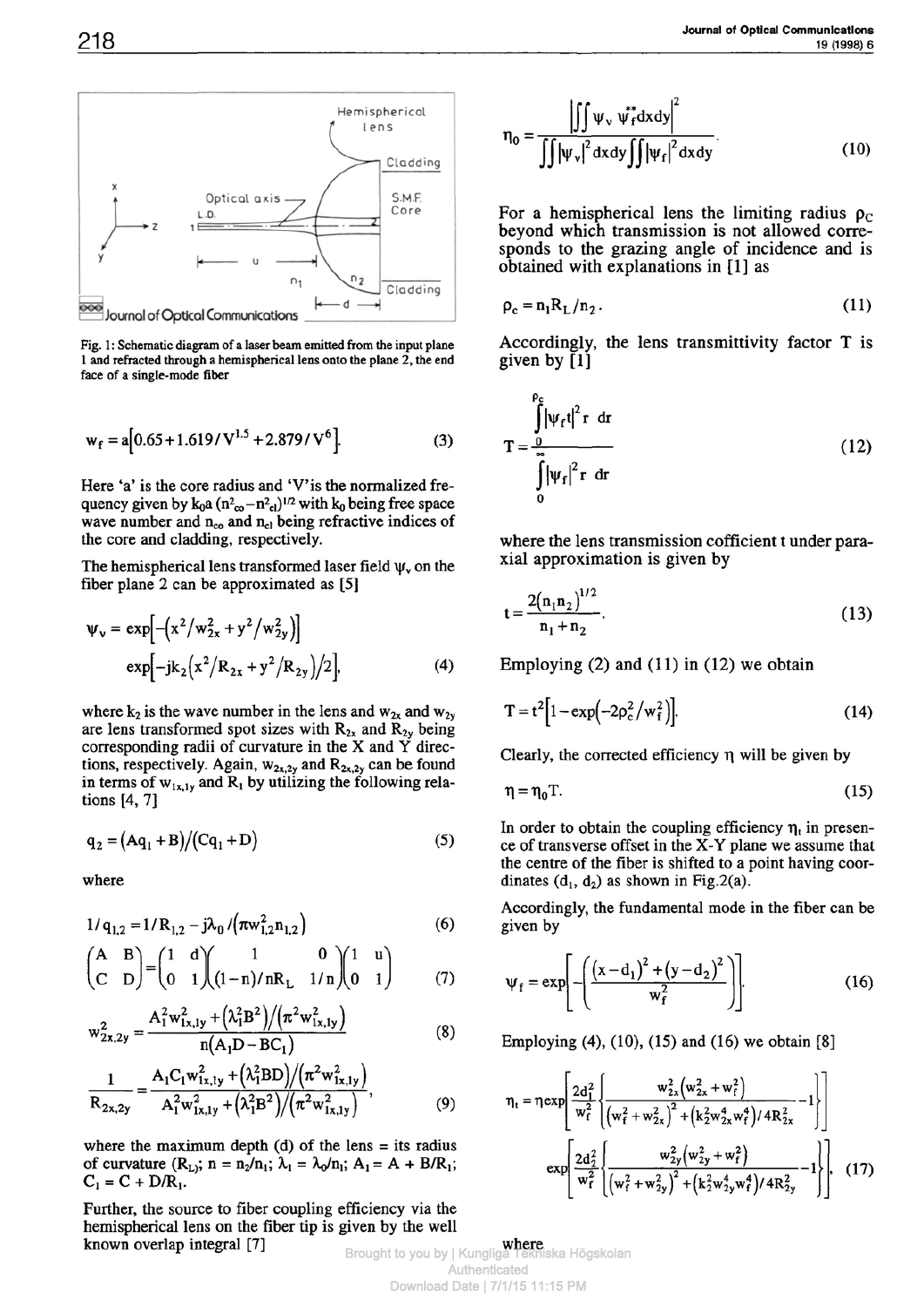

Fig. 2: (a) Transverse offset between the center of the fiber and the imaged laser spot; (b) angular mismatch between the end face of the fiber and the hemispherical lens transformed input face

$$
\eta = \frac{4w_{2x}w_{2y}w_f^2 T}{\left[ \left( w_f^2 + w_{2x}^2 \right)^2 + \frac{k_2^2 w_{2x}^4 w_f^4}{4R_{2x}^2} \right]^{1/2} \left[ \left( w_f^2 + w_{2y}^2 \right)^2 + \frac{k_2^2 w_{2y}^4 w_f^4}{4R_{2y}^2} \right]^{1/2}}.
$$
 (18)

In Fig. 2(b) we show angular misalignment of very small angle θ between the hemispherical lens transformed input face and the end face of the fiber. Following [8] we can express the lens transformed laser field on the fiber as

$$
\Psi_{v} = \exp\left[-\left(\frac{x'^2}{w_{2x}^2} + \frac{y'^2}{w_{2y}^2}\right)\right]
$$
  
\n
$$
\exp\left[-\frac{jk_2}{2}\left(\frac{x'^2}{R_{2x}} + \frac{y'^2}{R_{2y}}\right)\right] \exp[jk_2x'0].
$$
 (19)

The fundamental mode of the fiber is then written as

$$
\Psi_{\rm f} = \exp\left[-\left(x'^2 + y'^2\right)/w_{\rm f}^2\right].
$$
 (20)

Using  $(10)$ ,  $(15)$ ,  $(19)$  and  $(20)$  we obtain the coupling efficiency  $η_a$  in presence of small angular mismatch θ as below [8]

$$
\eta_{a} = \eta \exp \left[ -\frac{k_{2}^{2} \theta^{2}}{2} \left( \frac{\left(w_{f}^{2} + w_{2x}^{2}\right) w_{2x}^{2} w_{f}^{2}}{\left(w_{f}^{2} + w_{2x}^{2}\right)^{2} + \left(k_{2}^{2} w_{2x}^{4} w_{f}^{4}\right) / 4 R_{2x}^{2}} \right) \right].
$$
 (21)

The analytical expressions for  $\eta$ , and  $\eta$ , thus obtained can be employed to investigate the coupling losses for this type of coupler in presence of said types of misalignments.

#### **3 Results and discussions**

In order to estimate the coupling losses in presence of possible misalignments in case of hemispherical lens on the fiber tip, we employ parameters similar to those taken by  $[3]$ , namely a laser diode of wavelength 1.5  $\mu$ m with  $w_{1x} = 0.843$  µm,  $w_{1y} = 0.857$  µm and a single-mode fiber of core diameter 7.3  $\mu$ m with w<sub>f</sub> = 4.794  $\mu$ m. Following [3], we take the refractive index (n) and the transmission coefficient (t) of the lens as 1.55 and 1, respectively. In this connection, it is relevant to mention that the value of t as found from (13) is 0.9765 which is close to unity. Also, for each radius of the hemispherical lens, the value u is optimized for maximum coupling efficiency.

We present the variation of coupling loss against the transverse misalignment in the X direction in case of hemispherical lens on the fiber tip for three different radii of curvature  $(R_L)$  5 µm, 6 µm and 7 µm in Figs 3(a) and 4(a) corresponding to the planar and spherical wave models respectively for the incident wavefront. It may be recalled [4] that the chosen lens radii are of practical importance since they correspond to optimum coupling. In Figs. 3(b) and 4(b) which correspond to the same two wave models respectively for the incident wavefront, we represent the variation of coupling loss against the angular mismatch for the same coupling system for the said radii of curvature. It is seen from both the Figs. 3(a) and 3(b) that in absence of these two misalignments the found coupling efficiencies in the planar wave model for the incident wavefront are 58.85%, 66.46% and 69.36% for lens radii 5  $\mu$ m, 6  $\mu$ m and 7  $\mu$ m, respectively with the corresponding respective losses being 2.30 dB, 1.77 dB and 1.59 dB. Further, it is observed from both the Figs. 4(a) and 4(b) that in absence of these two misalignments the coupling efficiencies in the spherical wave model for the incident wavefront are 58.05%, 66.61% and 68.98% for the same lens radii in order and the corresponding losses are 2.36 dB, 1.77 dB and 1.61 dB, respectively. These results in absence of the misalignments, which we have shown in our earlier work [4] to estimate the practical situation [3] excellently are used as reference points in our present study of coupling losses due to misalignments. From Figs. 3(a) and 4(a) it is seen that for transverse misalignment of  $10 \mu m$  the cou-

Brought to you by | Kungliga Tekniska Högsk Authenticated Download Date | 7/1/15 11:15 PM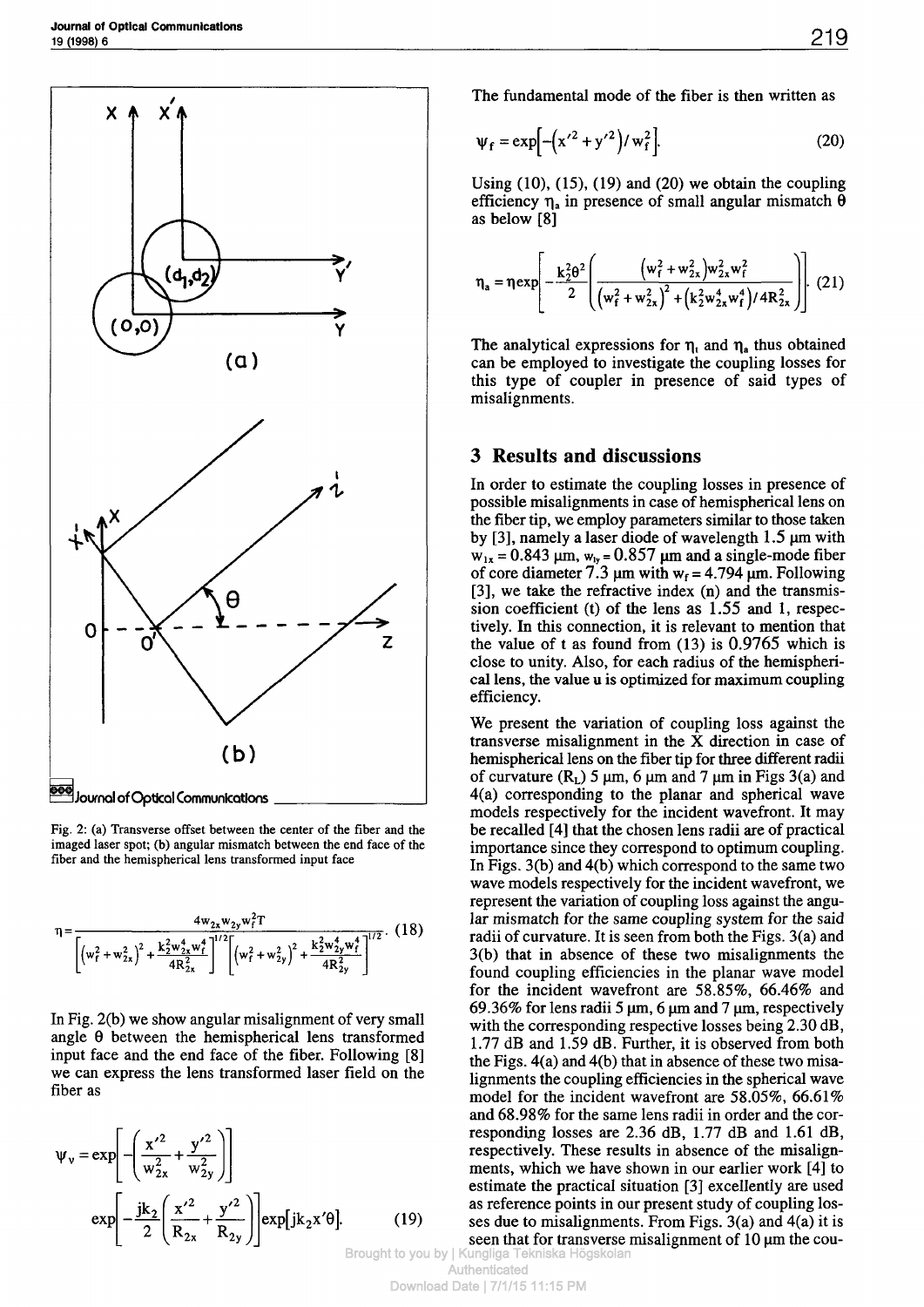

Fig. 3: Variation of coupling loss in the planar wave model for the incident wavefront against (a) transverse offset along X direction and (b) angular mismatch for three lens radii: (I) 5μm (II) 6 μm (III) 7 μm



Fig. 4: Variation of coupling loss in the spherical wave model for the incident wave front against (a) transverse offset along X direction and (b) angular mismatch for three lens radii (I) 5 urn (II) *6* um (ΠΙ) 7 um

pling losses are 19.02 dB, 15.09 dB and 13.42 dB in the planar wavefront model and 18.70 dB, 16.20 dB and 13.01 dB in the spherical wavefront model corresponding to lens radii 5 μm, 6 μm and 7 μm, respectively. This clearly indicates that tolerance with respect front model and 17.<br>Brought to you by | Kungliga Tekniska Högskolan

to transverse misalignment increases with the increase in lens radius. From Figs. 3(b) and 4(b) it is found that for angular misalignment of 7° the coupling losses are 16.86 dB, 18.70 dB and 19.55 dB in the planar wavefront model and 17.19 dB, 17.9l dB and 19.85 dB in